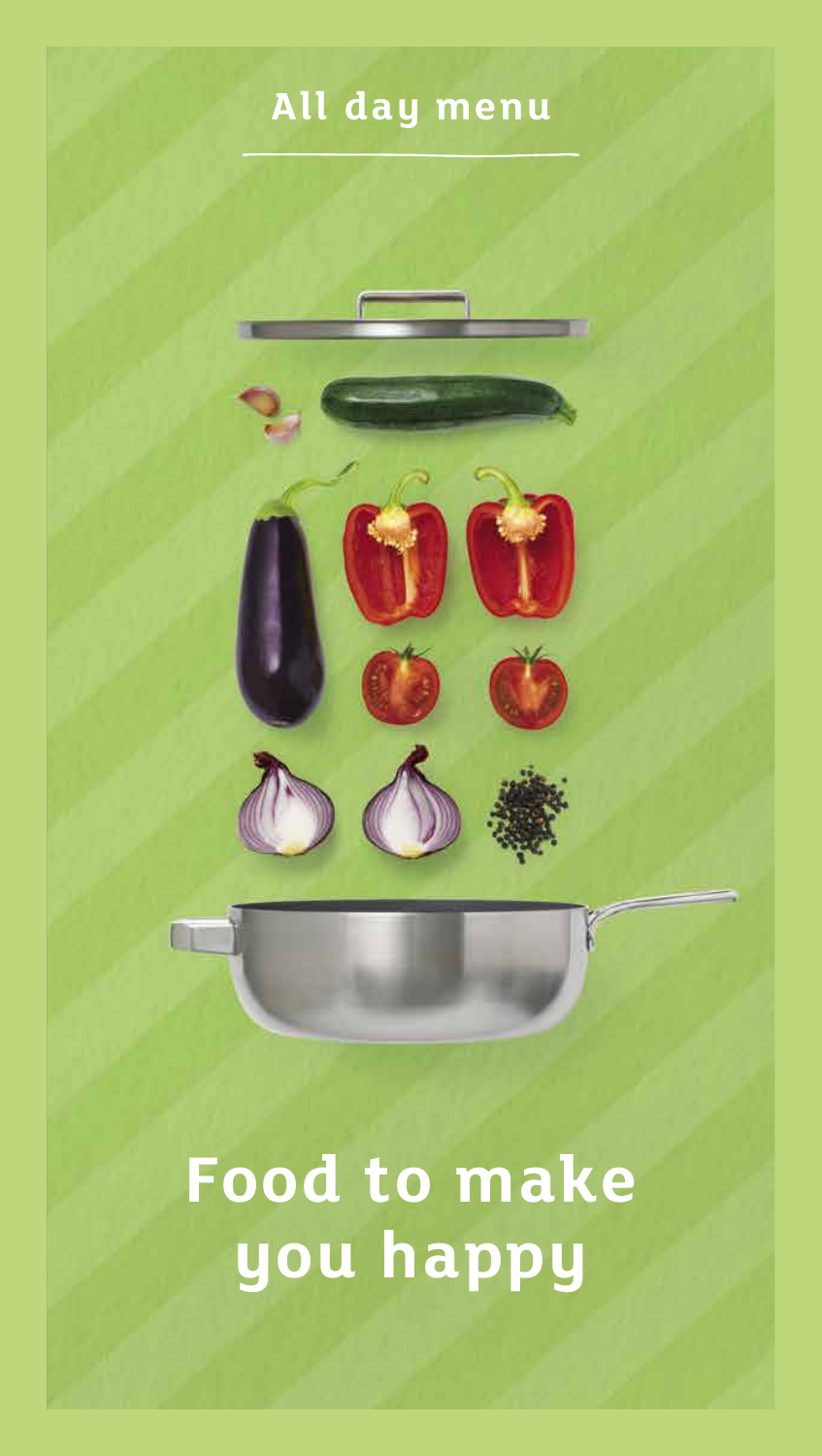## **Welcome**

### **What takes your fancy today?**

*There's something for everyone, so please take a seat and check out the menu.*

### **Where do I order?**

*You can order from reception or at the bar, whatever works best for you.*

### **Take-in or wait-in. Room service to suit you.**

*Want to try our take-in service? We're ready when you are, so give us a call to place your order.*

## **Tuck into our set menu**

**2 courses for £12.95 3 courses for 14.95**

**Ask for the menu**

## **Wine offer**

**Buy two large glasses of wine and get the bottle complimentary**

**Ask for**

## **Today's specials**

**Can't see what you fancy?**

**Tell us!**

**If we've got it, our Chefs will make it**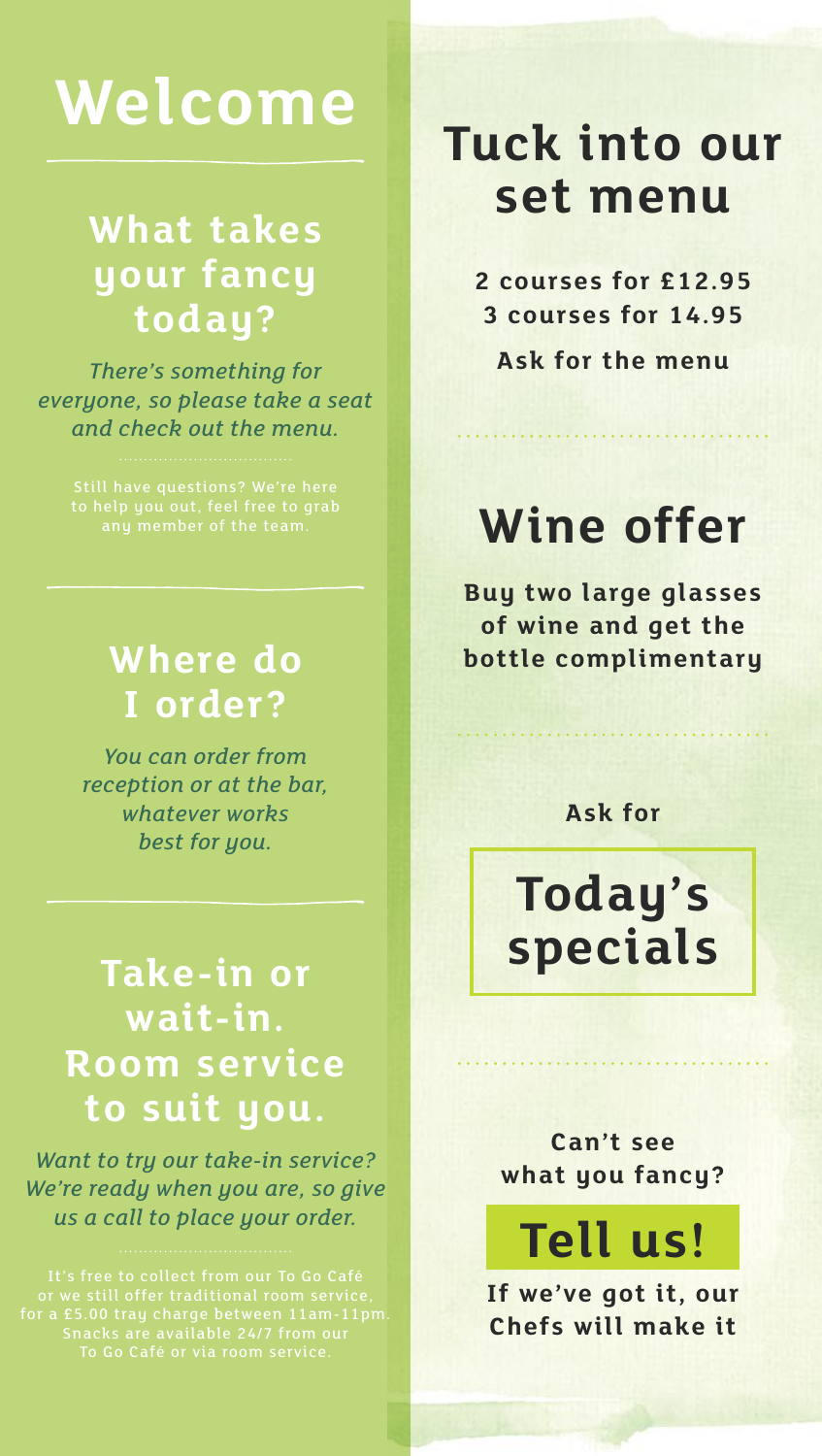### **Starters & nibbles**

| Mixed Spanish Olives $(v)$<br>Marinated in lemony olive oil & cumin seeds<br>with diced Manchego cheese                            | £4.00 |
|------------------------------------------------------------------------------------------------------------------------------------|-------|
| <b>Smoked Salmon Plate</b><br>Served simply with cracked black pepper, a wedge<br>of lemon, artisan bread & dressed salad leaves   | £8.50 |
| <b>Sticky Chicken Skewers</b><br>Grilled & served with a Japanese soy & sesame<br>dipping sauce                                    | £7.50 |
| <b>Baked Camembert</b> $(w)$<br>Baked camembert studded with fragrant fresh<br>herbs & garlic, served with grilled baguette slices | £7.50 |

Get started with a tasty plate or some nibbles to share.

| Mozzarella & Tomato Salad $(v)$ (Gs)<br>Heritage tomato, bocconcini & balsamic glaze                                                  | £6.50 |
|---------------------------------------------------------------------------------------------------------------------------------------|-------|
| Nacho Platter $\omega$<br>Crunchy tortillas topped with creamy quacamole<br>and sour cream, sliced jalapenos and zesty salsa          | £8.00 |
| <b>Prawn Cocktail</b><br>Succulent prawns, cos salad with a Marie Rose sauce,<br>brown bread & lemon wedge                            | £8.00 |
| <b>Our Soup of the Day</b><br>Freshly made & served with thick-sliced bloomer<br>& creamy butter - ask your server for today's choice | £6.00 |
| Grilled Flatbread Dippers $(vg)$ (24)<br>Served warm with dressed rocket & three delicious dips -                                     | £6.50 |



**Pizza** Wood-fired pizzas topped with fresh

ingredients to create a true taste of Italy.

| Classic Margherita (v) (24)<br>Tomato & basil passata topped with mozzarella,<br>sun dried tomatoes & fresh basil      | £11.50 |
|------------------------------------------------------------------------------------------------------------------------|--------|
| Spicy Pepperoni (24)<br>A classic margherita topped with spicy pepperoni,<br>sun dried tomatoes & peppery fresh rocket | £13.00 |
| Tandoori Chicken (24)<br>Classic margherita with an Indian twist.<br>Topped with pulled tandoori chicken               | £12.50 |

Topped with pulled tandoori chicken, fresh coriander, green chillies, red onions & mango chutney



### **Sandwiches**

**The Club £12.00** Freshly made to order, served in your choice of bread. Non gluten bread available, please ask your waiter.

#### Classic triple-decker bloomer stack of grilled chicken, smoky bacon, egg, beef tomato & crisp lettuce, served with your choice of fries **Cheese & Pickle (v) (24) £6.50** Mature cheddar & crisp cos lettuce in your choice of

bread, served with pickle, mini gherkins & kettle crisps **Grilled Ham & Cheese (24) £7.50** Classic & simple: mature Cheddar, Yorkshire ham & bloomer, served with creamy coleslaw, peppery rocket & kettle crisps

#### **Steak Baguette £8.50** Our best sirloin from the grill & peppery rocket, served

with red onion marmalade, kettle crisps & your choice of mustard or horseradish

#### **Mediterranean Roast Vegetables £8.00 & Houmous Sandwich (vg)**

#### The Veggie Club (v) **E9.95**

A three-decker feast layered with juicy grilled mushroom, sliced egg, beef tomato & crisp lettuce. Comes with fries.

Please inform a member of staff before dining if you have a food allergy intolerance. All food is prepared in an area where allergens are present. **(v)** Vegetarian **(vg)** Vegan **(Gs)** Dishes are produced utilising non-gluten containing ingredients **(24)** are available 24 hours per day. A 10% discretionary service charge will be added to your bill. Prices include VAT. Kids stay and eat free means that children under the age of 13 years can enjoy breakfast free of charge. Lunch and dinner are also free when chosen from the kids' menu and the child is accompanied by at least one adult eating at least one main course. This offer applies to the hotel in which the child's familu is stauing

#### **Pasta** Classic pasta dishes made with authentic Italian

houmous, lemon coriander houmous & baba ganoush

sauces. Choose from three types of pasta or go gluten free – Bellissimo!

| Pasta Arrabiata (v)                                                                                                   | £12.50 |
|-----------------------------------------------------------------------------------------------------------------------|--------|
| Our spicy chilli, garlic & oregano tomato sauce,<br>served with shavings of Parmesan & peppery rocket                 |        |
| <b>Pasta Bolognese</b><br>Our classic beef & tomato ragù, served with<br>shavings of Parmesan & peppery rocket        | £13.50 |
| Soya Bean Ragu (vg)<br>Pasta of your choice served with a soya bean<br>ragù & garnished with fresh basil              | £12.50 |
| <b>Our Mac 'N' Cheese (v)</b><br>The classic combination, topped with crunchy<br>breadcrumbs & melting smoked cheddar | £13.00 |

### **Seasonal salads**

Our super-fresh salads make the perfect choice for a lighter and healthier meal.

#### **Classic Chicken Caesar Salad £13.00**

Golden grilled chicken, baby gem lettuce, marinated anchovy fillets, crunchy herb croutons & Parmigiano Reggiano shavings , all tossed in a classic Caesar dressing. Make it gluten free by asking for no croutons **(Gs)**

#### **Vegetarian Caesar Salad £9.95**

Crisp baby gem lettuce, green beans, capers and crunchy croutons, topped with boiled eggs and our creamy house dressing.

#### **Our Ranch Salad • by E12.50**

Grilled bacon, smooth avocado, crisp croutons, chunky iceberg wedges & crumbled blue cheese, all tossed in our best buttermilk dressing

#### Make it gluten free by asking for no croutons **(Gs)**

**Spicy Sichuan Beef Salad • £13.00** 

With oodles of egg noodles & shredded crunchy veg, all tossed in our peanut & soy dressing

#### Garlic Prawn  $\bullet$  **E13.50**

With oodles of egg noodles & shredded crunchy veg, all tossed in our sesame & soy dressing

#### **Our Superfood Salad (v) £12.00**

Give yourself a boost with our mix of quinoa, vegetable ribbons, feta cheese & cos salad all tossed in our lemon & garlic vinaigrette

Make it vegan by asking for no feta **(vg)**

**Add grilled chicken £3.00 Add grilled salmon £4.50**

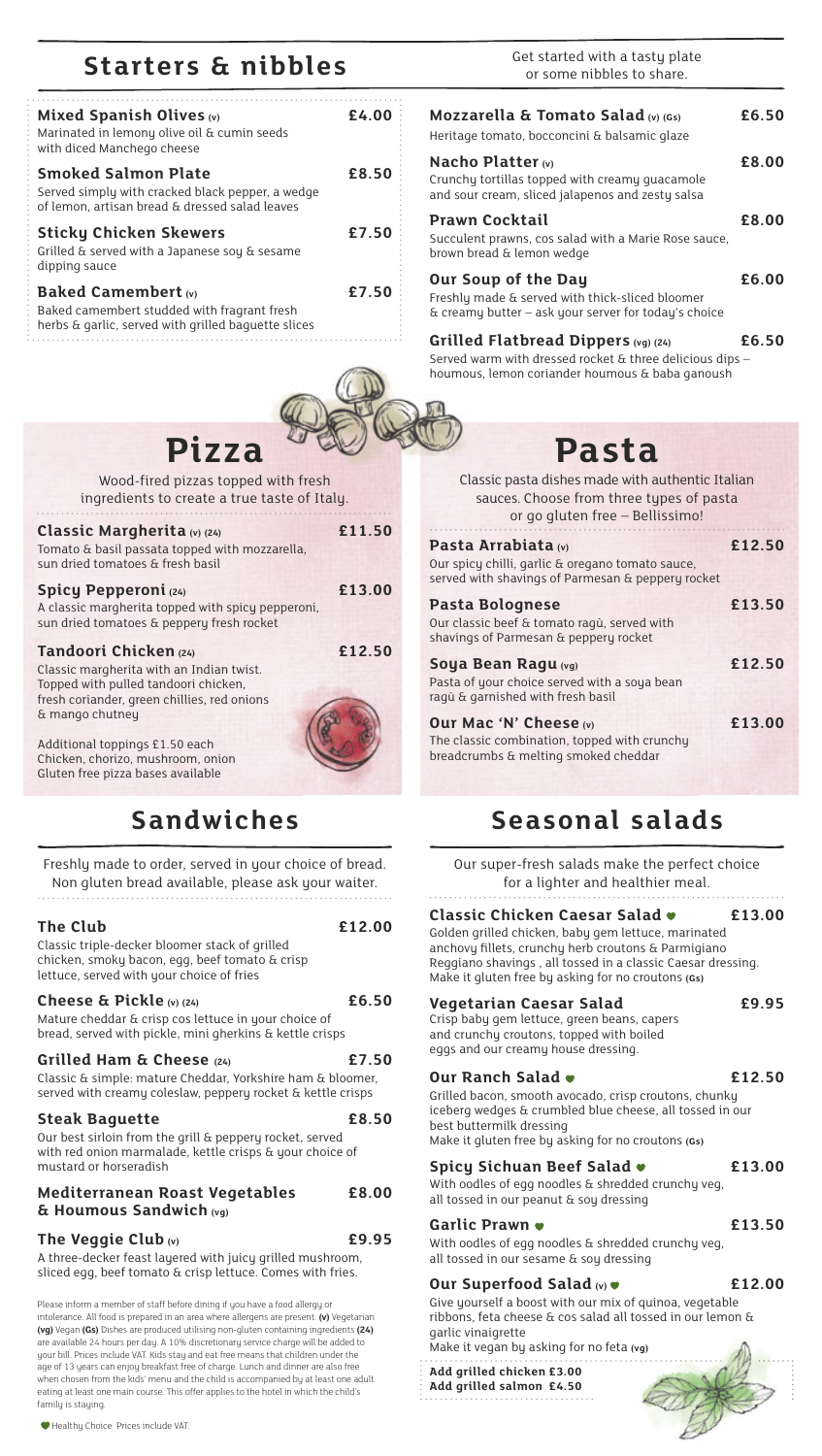### **Everyone's favourites**

Serving up a selection of all-time favourites from home and away.

#### **Veggie Chilli (v) £12.50**

Fresh peppers, courgettes, chickpeas & beans in a smoky sauce, served with fluffy rice, crunchy nachos & sour cream

**Classic Fish & Chips £14.00**

Straight up: traditional battered haddock with mushy peas & creamy tartare sauce and a big portion of fries



Locally sourced meats, fish and vegetarian options grilled to your liking.

#### **8oz Rib Eye Steak £22.00**

The juiciest cut grilled fast and furious served with grilled mushrooms, grilled tomatoes & skin-on fries and a choice of sauce; barbeque, green peppercorn or béarnaise.

#### **8oz Sirloin Steak £21.00**

The classic cut with big, beefy flavour, served with grilled mushrooms, grilled tomatoes & skin-on fries and a choice of sauce; barbeque, green peppercorn or béarnaise

#### **Baby Back Ribs**

Choose a half or full rack, slow-cooked, chargrilled & smothered in sweet 'n' smoky BBQ sauce, served with skin-on fries & coleslaw

Half Rack £8.50 Full Rack £14.50

| $\frac{1}{2}$ Jerk Chicken<br>Served with coleslaw & rice and peas | £15.00 |
|--------------------------------------------------------------------|--------|
| <b>Salmon Steak</b>                                                | £16.00 |
| Delicate & juicy fillet, served with new potatoes,                 |        |
| green beans & on the vine cherry tomatoes                          |        |

#### **Chicken Tikka Masala £15.00**

Succulent tikka spiced chicken pan fried & served with steamed basmati rice & a naan bread

#### **Beef Bourguignon £14.00**

A French classic: slow cooked with baby onions, button mushrooms & bacon in a rich red wine sauce, served with buttery mash potato & green beans

Freshly prepared burgers served in a brioche bun with skin-on fries and coleslaw. Swap your bun for salad, add extra toppings or an extra burger – just ask! Non gluten buns available - simply ask your waiter.

#### **Classic Beef Burger £12.50**

Our signature dish, perfectly seasoned & served with mayo in a soft brioche bun with skin-on fries & coleslaw

**Cajun Chicken Burger £12.50** Chargrilled Chicken fillet marinated in Cajun spices & served with garlic mayo in a soft brioche bun with skin-on fries & coleslaw

| <b>Falafel Burger (v)</b>                                      | £11.50 |
|----------------------------------------------------------------|--------|
| Served in a soft brioche bun with a creamy fresh mint $\alpha$ |        |
| cucumber yoghurt, halloumi & sweet red pepper served           |        |
| with skin-on fries & coleslaw                                  |        |

#### **Beetroot, Red Pepper £11.50 & Quinoa Burger (vg)**

Served in a sesame bun with baby gem, beef tomato & red onion, with skin-on fries & vegan mayonnaise

**Add extra toppings £1.50** £1.50 each. Crisp smoked streaky bacon, melting cheddar cheese, crumbled blue cheese, Jalapeno peppers, sweet and sour Tomato relish

**On the side** Choose a side to perfect your meal.

| <b>Skin-On Fries</b> $(v)$      | £3.50 | Seasonal Mixed Vegetables (v) | £3.50 |
|---------------------------------|-------|-------------------------------|-------|
| Sweet Potato Fries $(w)$        | £3.50 | Mixed Salad $(w)$             | £3.50 |
| Beer-Battered Onion Rings $(v)$ | £3.50 | Classic Tomato Salad $\omega$ | £3.50 |
| Creamy Mashed Potato $\omega$   | £3.50 |                               |       |
|                                 |       |                               |       |

### **Finish with a treat** Save some room! We've got some delicious

| Italian Tiramisu $\omega$<br>Layers of coffee-soaked sponge cake, &<br>amaretto mascarpone cream, sprinkled with<br>a dusting of cocoa           | £6.50 |
|--------------------------------------------------------------------------------------------------------------------------------------------------|-------|
| Chocolate & Raspberry Tear $\omega$<br>Rich, dark mousse served with a tangu raspberry coulis                                                    | £6.50 |
| Chocolate Orange Dessert (vg) (Gs)<br>Chocolate brownie base topped with a chocolate filling &<br>orange sauce, decorated with a chocolate crumb | £6.50 |

desserts, with a moment of joy in every mouthful.

|   | Vanilla Crème Brûlée (v)<br>£6.50<br>Classic Creme Brûlée served with shortbread                                                                                            |  |
|---|-----------------------------------------------------------------------------------------------------------------------------------------------------------------------------|--|
| D | £5.50<br>Ice Cream $(w)$<br>A trio of your favourite flavours choose from: chocolate,<br>vanilla or strawberru                                                              |  |
| D | British Cheeseboard $\omega$<br>£8.00<br>Our favourite combo of Stilton, Brie & Cheddar served with<br>quince jelly, fresh grapes, crunchy celery & a choice of<br>crackers |  |